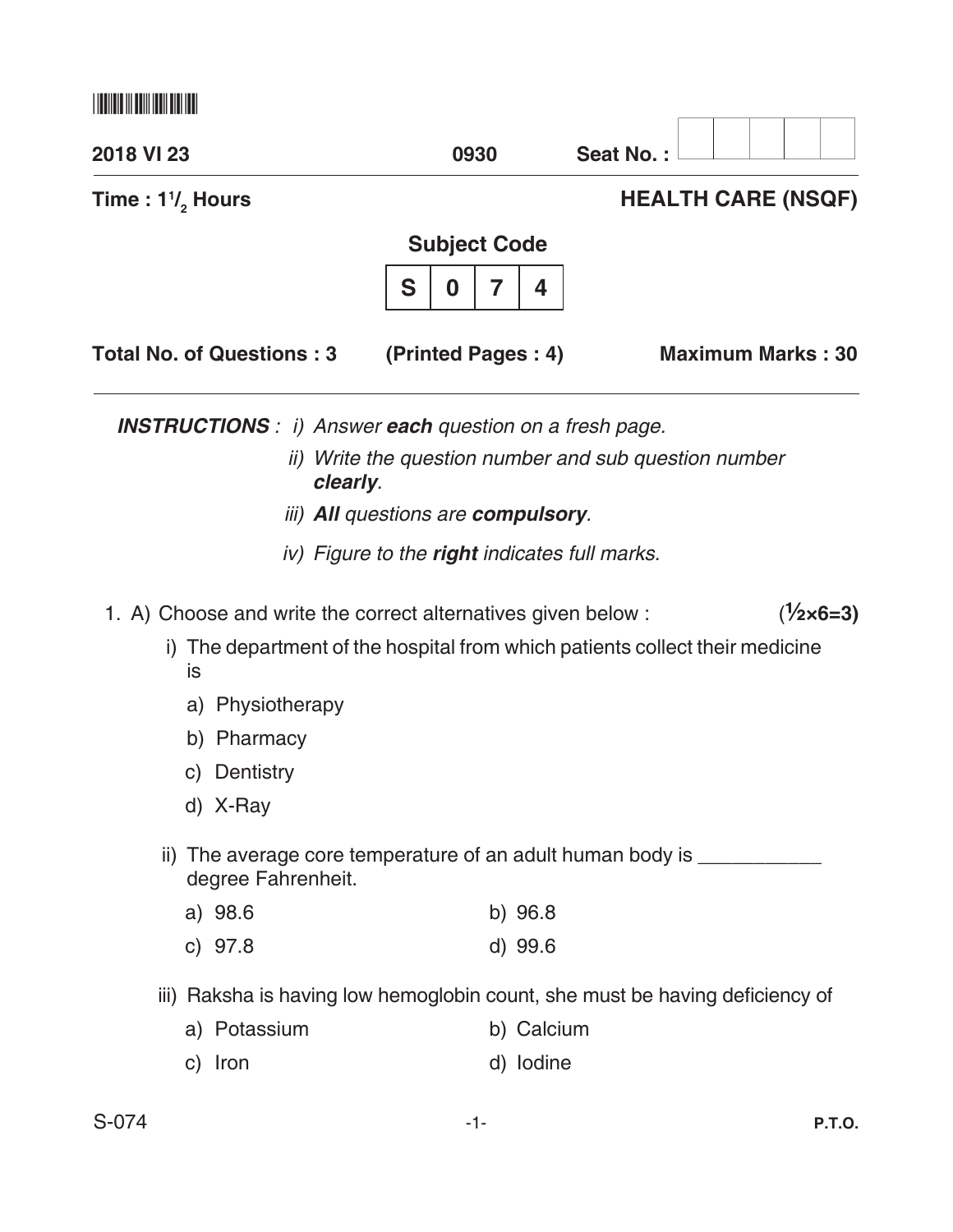## \*S074\*

|                                                                                                      |                                                                                | iv) Paracetamol is a medicine given in case of |                                                               |                                                                           |  |  |
|------------------------------------------------------------------------------------------------------|--------------------------------------------------------------------------------|------------------------------------------------|---------------------------------------------------------------|---------------------------------------------------------------------------|--|--|
|                                                                                                      |                                                                                |                                                | a) Vomiting                                                   | b) Fever                                                                  |  |  |
|                                                                                                      |                                                                                |                                                | c) Acidity                                                    | d) Dysentry                                                               |  |  |
| hospital.                                                                                            |                                                                                |                                                |                                                               | v) A person suffering from tuberculosis will be admitted in _____________ |  |  |
|                                                                                                      |                                                                                |                                                | a) Specialized                                                | b) Rural                                                                  |  |  |
|                                                                                                      |                                                                                |                                                | c) Isolation                                                  | d) General                                                                |  |  |
|                                                                                                      |                                                                                |                                                | vi) An adult human body has ______________ number of bones.   |                                                                           |  |  |
|                                                                                                      |                                                                                |                                                | a) 205                                                        | b) $201$                                                                  |  |  |
|                                                                                                      |                                                                                |                                                | c) 207                                                        | d) 206                                                                    |  |  |
|                                                                                                      | B) Answer the following questions in one sentence each :<br>$(1 \times 3 = 3)$ |                                                |                                                               |                                                                           |  |  |
|                                                                                                      |                                                                                |                                                | 1) Give any two examples of soft diet served in the hospital. |                                                                           |  |  |
|                                                                                                      | 2) Define hospital acquired infection.                                         |                                                |                                                               |                                                                           |  |  |
|                                                                                                      |                                                                                |                                                | 3) Name the position given to the patient while giving enema. |                                                                           |  |  |
| C) Answer the following questions in two or more sentences :<br>$(2 \times 2 = 4)$                   |                                                                                |                                                |                                                               |                                                                           |  |  |
|                                                                                                      | 1) Mention any one function of the following department.                       |                                                |                                                               |                                                                           |  |  |
|                                                                                                      | A) Finance and accounts department.                                            |                                                |                                                               |                                                                           |  |  |
|                                                                                                      |                                                                                |                                                | B) Emergency department.                                      |                                                                           |  |  |
|                                                                                                      | 2)                                                                             |                                                | hospital.                                                     | Mention any four physical agents which are used for sterilization in the  |  |  |
|                                                                                                      |                                                                                |                                                | 2. A) Choose and write the correct alternatives given below : | $(\frac{1}{2} \times 6 = 3)$                                              |  |  |
| i) A 4 years old child suffering from common cold will be referred to<br>department of the hospital. |                                                                                |                                                |                                                               |                                                                           |  |  |
|                                                                                                      |                                                                                |                                                | a) Dentistry                                                  | b) Pediatrics                                                             |  |  |
| S-074                                                                                                |                                                                                |                                                | c) Gynecology<br>$-2-$                                        | d) Surgery                                                                |  |  |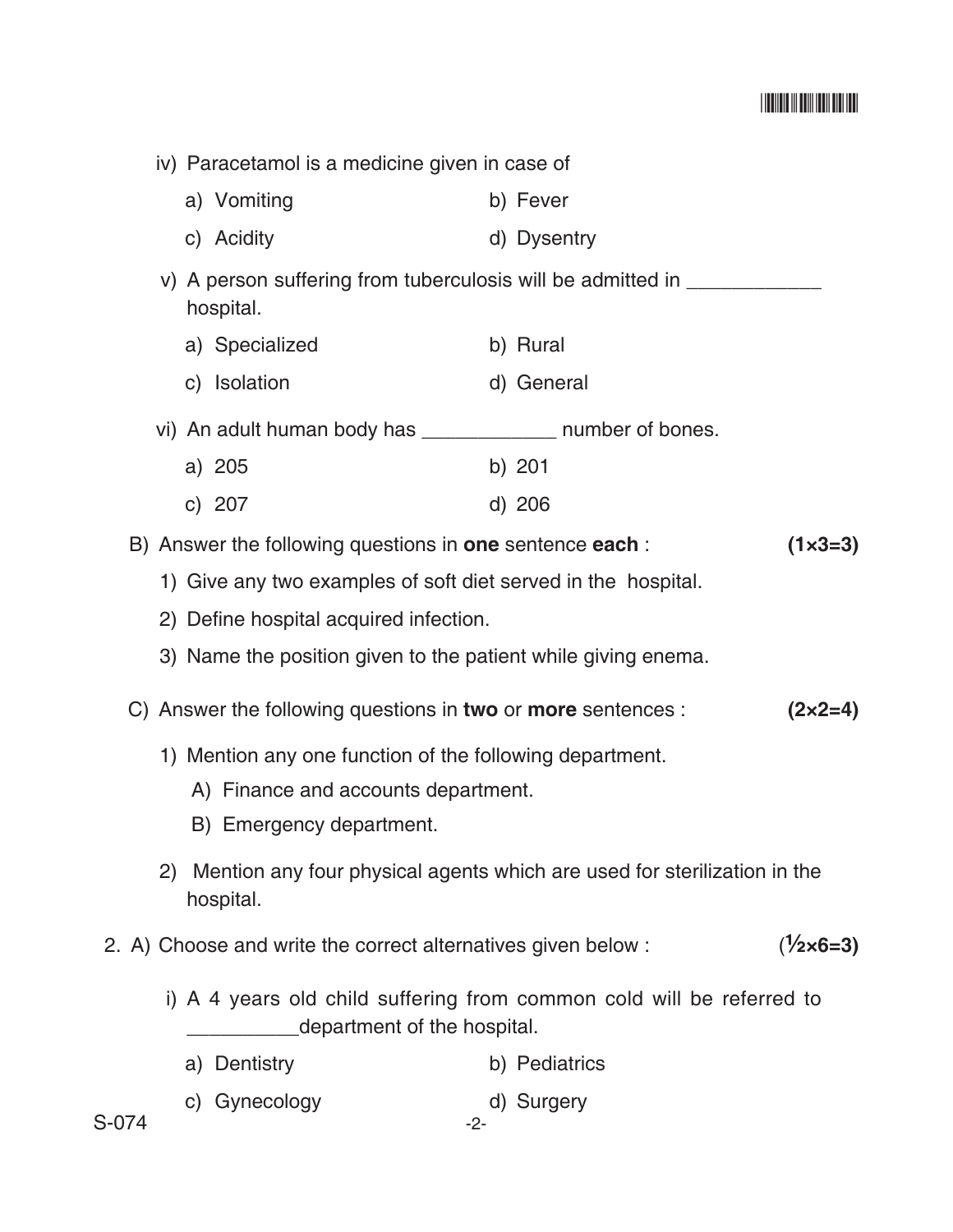## \*S074\*

- ii) The instrument which is used to measure blood pressure is
	- a) Glucometer
	- b) Thermometer
	- c) Pulse-oximeter
	- d) Sphygmomanometer
- iii) The hospital with bed capacity of less than 100 beds is termed as
	- a) Small b) Medium
	- c) Mini d) Large
- iv) The functional unit of kidney is
	- a) Nerve b) Nephron
	- c) Neuron d) Nucleus
- v) The science that deals with the study of structures of our body and the relationship of various parts to each other is called
	- a) Anatomy
	- b) Physiology
	- c) Pathology
	- d) Microbiology
- vi) Rahul is having difficulty in seeing objects in dark, he must be suffering from deficiency of
	- a) Vitamin A
	- b) Vitamin B
	- c) Vitamin C
	- d) Vitamin D